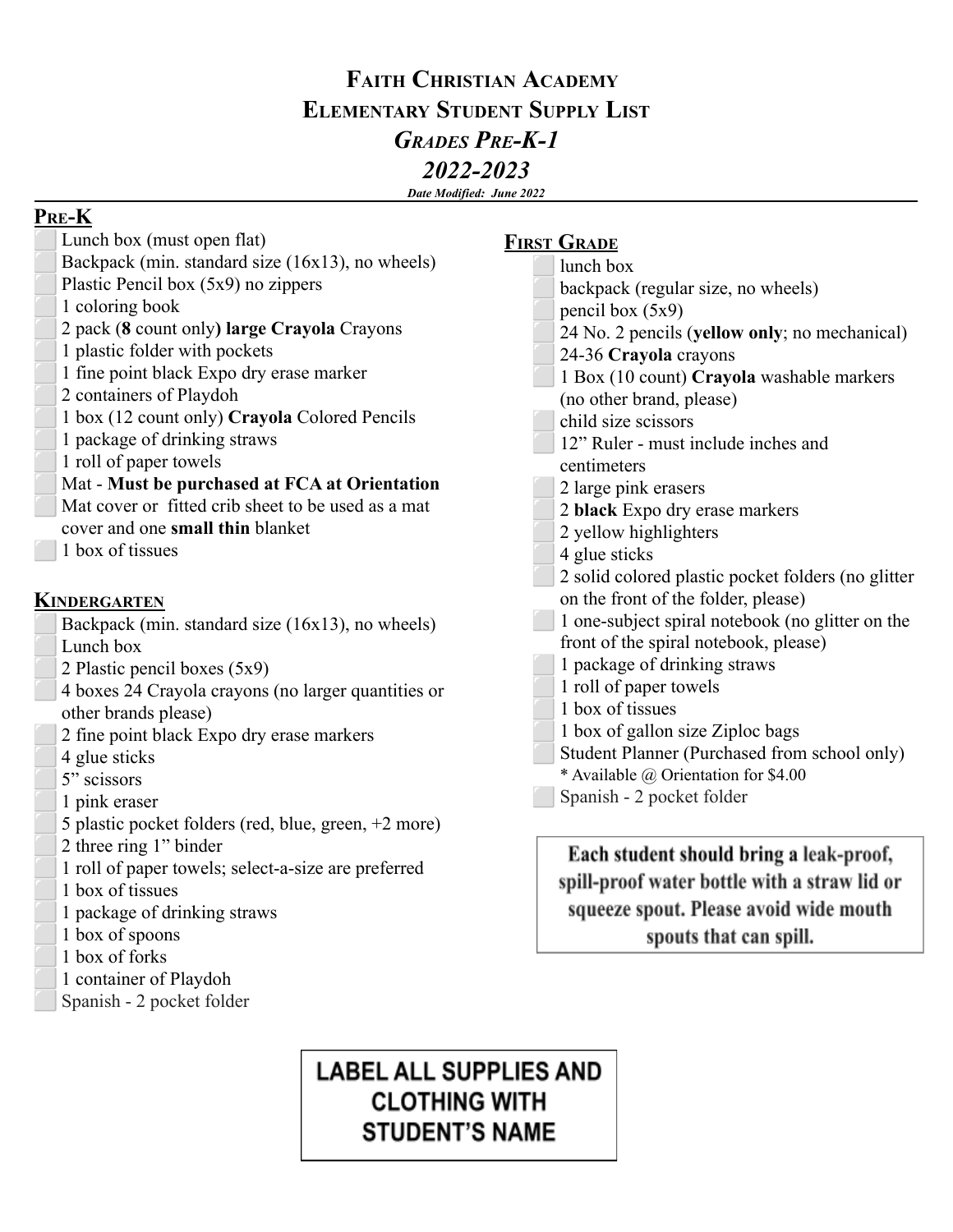# **FAITH CHRISTIAN ACADEMY ELEMENTARY STUDENT SUPPLY LIST** *GRADES 2-5 2022-2023*

### *Date Modified: June 2022*

**\*Label all items unless noted otherwise\***

| <b>SECOND GRADE</b>                             | <b>THIRD GRADE</b>                                    |
|-------------------------------------------------|-------------------------------------------------------|
| Book bag (regular size, no wheels)              | Book bag (regular size, no wheels)                    |
| Small pencil box $(5x9)$                        | Small pencil box (5x9)                                |
| 24-36 Count crayons                             | 24 yellow, wooden No. 2 pencils (no mechanical)       |
| up to 6" pointed-tip Scissors                   | 4 large Pentel Hi-Polymer white eraser                |
| 12" Ruler, metric and inches marked             | Box of 24 crayons (24 maximum number please)          |
| 1 big pink eraser                               | 3 fine point dry erase markers $-$ any color          |
| 1 Mead-type composition books                   | 2 extra fine tip black permanent Sharpie markers      |
| (hardback/wide ruled)                           | 4 red pens (non-click kind)                           |
| 1 pack of <b>CRAYOLA</b> colored pencils        | 3 highlighters- any color                             |
| $(12 \text{ or } 24 \text{ pack})$              | 6 glue sticks                                         |
| 1 pack of thin markers (12 or 24 pack)          | 6" pointed-tip scissors                               |
| 1 spiral notebook ( $@100$ pages)               | 1 Pack wide-ruled_notebook paper                      |
| 7 sturdy folders with pockets                   | 1 one-subject RED spiral notebook                     |
| (NO GLITTER FRONT)                              | 1 Mead composition wide-ruled notebook                |
| 1- one and a half inch 3 ring binder            | 7 – Folders with pockets (specific colors: orange,    |
| $(1"$ is too small)                             | purple, red, blue, green, and black)                  |
| Labeled headphones or earbuds with              | $1 -$ One and half inch three-ring binder with 5 tabs |
| headphone jack for computer                     | Colored pencils (24 maximum number please)            |
| Student Planner-purchase during Orientation \$4 | 2 boxes tissues, 1 roll paper towels                  |
| Shared Items (DO NOT LABEL):                    | Bible - English Standard Version                      |
| 30 yellow, wooden No. 2 pencils (no mechanical) | Headphones or earbuds with headphone jack for         |
| 3 black wide dry erase markers                  | Chromebooks (no gaming headphones)                    |
| 2 black fine dry erase markers                  | <b>Optional:</b> Wireless mouse for Chromebooks       |
| 2 wide yellow highlighters                      | Student planner - purchase during Orientation,        |
| 12 glue sticks                                  | \$4                                                   |
| 1 box of straws                                 | Spanish - folder                                      |
| Boys-1 box of forks                             | Spanish - 2 pocket folder                             |
| Girls-1 box of spoons                           |                                                       |
| 1 box of tissues                                | Each student should bring a leak-proof,               |
| 1 roll of paper towels                          | spill-proof water bottle with a straw lid or          |
| Spanish - 2 pocket folder                       |                                                       |
|                                                 | squeeze spout. Please avoid wide mouth                |

spouts that can spill.

Label all supplies and clothing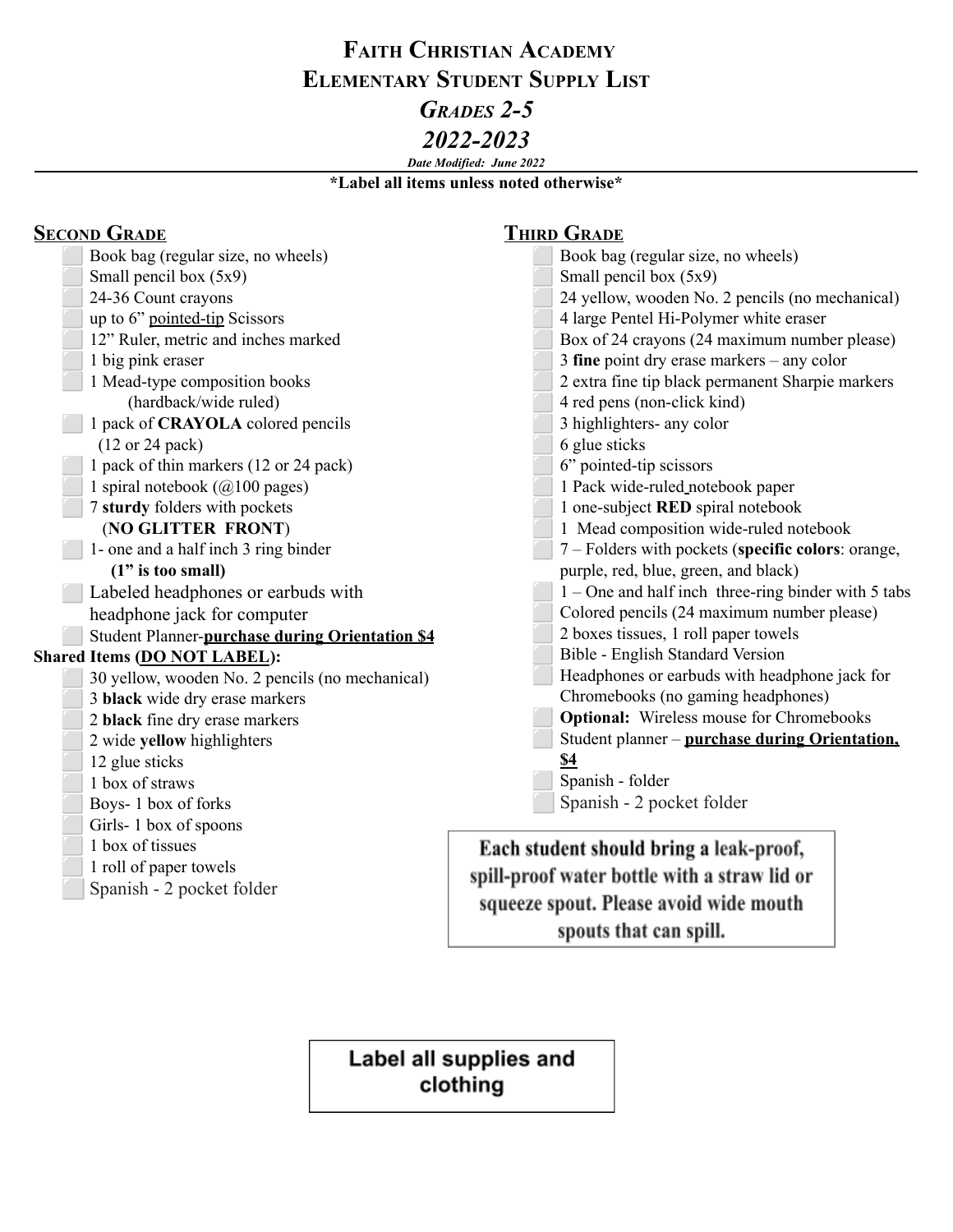### **FOURTH GRADE**

| Book bag (regular size, no wheels)             |
|------------------------------------------------|
| <b>LARGE</b> pencil box or pouch               |
| 12 No. 2 pencils (mechanical pencils preferred |
| w/ extra lead)                                 |
| 1 pack eraser caps                             |
| Crayola colored pencils for art (twistable     |
| preferred)                                     |
| 8 fine-point dry erase markers                 |
| 2 red pens                                     |
| 1 highlighter                                  |
| 1 glue stick                                   |
| 6" pointed-tip scissors                        |
| 12" ruler, metric and inches w/ 1/8" markings  |
| clearly visible                                |
| 3 Packs wide-ruled notebook paper              |
| 2 packs white lined index cards                |
| 1 pack <b>colored</b> lined index cards        |
| 2 PLASTIC folders with pockets, different      |
| colors                                         |
| 1 three-ring 1" binder w/5 tabs                |
| <b>Bible—English Standard Version</b>          |
| Student planner-purchase during                |
| orientation, \$4                               |
| 1 large box tissues, 1 roll paper towels       |
| Earbuds                                        |
| 1 magic eraser                                 |
| Spanish - 2 pocket folder                      |

## **FIFTH GRADE**

⬜ Book bag (regular size, no wheels) ⬜ Soft, flexible pencil bags only, no pencil boxes ⬜ No. 2 wooden pencils ⬜ 1 pack eraser caps ⬜ Colored pencils ⬜ 4 fine point dry erase markers 2 red pens Highlighter Glue stick Pointed-tip scissors ⬜ 12" Ruler, metric and inches ⬜ Wide-ruled notebook paper ⬜ 3 packs lined index cards ⬜ 1 Solid colored, report-style folder w/ clasps ⬜ 1" 3-ring binder w/5 tabs Mead composition book ⬜ Bible –-English Standard Version ⬜ 2 boxes tissues and 1 roll paper towels ⬜ Earbuds for use with chrome books ⬜ Student planner – **purchase during Orientation, \$4** Spanish - folder ⬜ Art supplies - A sketchbook (can use leftovers from last year); Set of pencils like this and large eraser

Each student should bring a leak-proof, spill-proof water bottle with a straw lid or squeeze spout. Please avoid wide mouth spouts that can spill.

> Label all supplies and clothing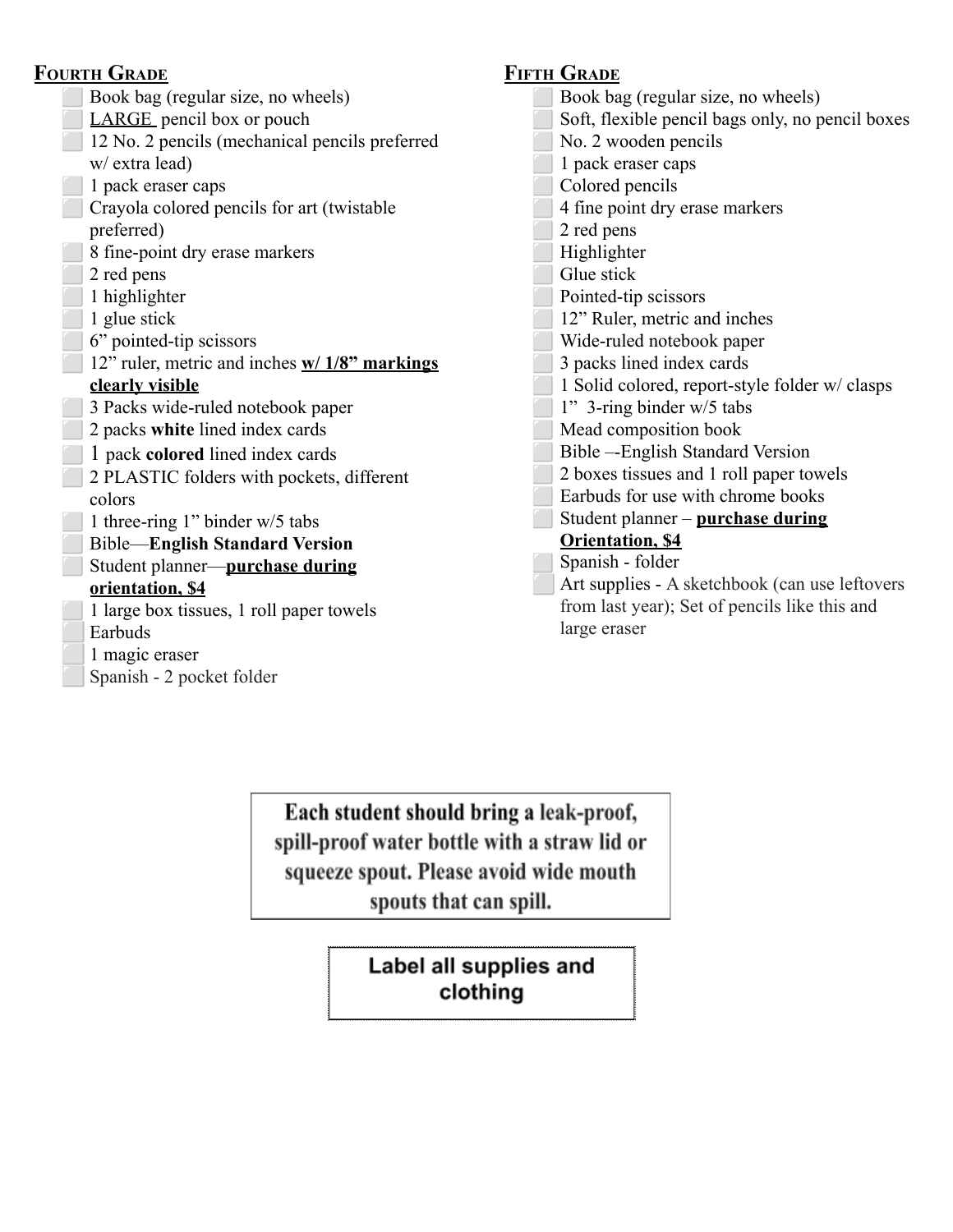# **FAITH CHRISTIAN ACADEMY MIDDLE SCHOOL (6-8) STUDENT SUPPLY LIST 2022-2023**

**Date Modified: June 2022**

#### **SIXTH, SEVENTH, AND EIGHTH**

- ⬜ Tissues 2 boxes (give to Homeroom teacher)
- Paper Towels (give to Homeroom teacher)
- ⬜ Book bag without wheels
- Lunch box (Lunch box must be able to fit in top of locker)
- Blue or black solid color gym shorts that come within 3 inches of the top of the knee
- ⬜ Approved gym shirt (purchased online through the school website "Falcon Spirit Shop" link)
- ⬜ Printed English Standard Bible (**ESV**).
- Planner w/ enough room to record HW for all 6 classes
- No. 2 pencils
- ⬜ Blue, Black, Red ink pen
- Colored pencils
- Glue stick
- **Scissors**
- ⬜ 1 pack multi-colored fine tip Expo Markers

# Each student should bring a leak-proof, spill-proof water bottle.

## **LABEL ALL SUPPLIES AND CLOTHING WITH STUDENT'S NAME**

⬜ 1 pack 3x5 index cards

⬜ **Headphones (USB, Headphone Jack, or wireless connection are acceptable) for use with chromebooks Strongly Recommended:** Wireless mouse for Chromebook

### **SIXTH GRADE only**

Bible and Science: one - three-ring 2" binder with dividers and paper (labeled as shown below) Bible and Science; 1 - large book sox for Science

- Language: one three-ring 1" binder with dividers and paper; 1-small book sock
- Reading, Math, and History: one three-ring 3" binder with dividers and paper (labeled as shown below)
- Reading, Math, and History; 1 jumbo size book sox for Math; 1 large size book sox for History

#### **SEVENTH GRADE only**

- Pre-Algebra: one spiral notebook and graph paper
- Science: one 3 three-ring 1" or 1.5" binder with dividers and paper
- History: one 3 three-ring 1" or 1.5" binder with dividers and paper; 1 large book sock
- Bible: one 3 three-ring 1" or 1.5" binder with pockets, dividers, and paper
- Language: one three-ring 1" binder with dividers and paper; 1 large book sock
- Reading: one three-ring 1" binder with dividers and paper

#### **EIGHTH GRADE only**

- Algebra: one spiral notebook and graph paper
- Science: one 3 three-ring 1" or 1.5" binder with dividers and paper
- History: one 3 three-ring 1" or 1.5" binder with paper
- Bible: **ESV Bible**, one 3 three-ring 1" or 1.5" binder with paper
- Language: one three-ring 1" binder with dividers and paper; 1 small book sock
- Reading: one three-ring 1" binder with dividers and paper; 1 small book sock

#### **MS Art**

⬜ A sketchbook (can use leftovers from last year); The watercolor set from last year: [https://www.quill.com/prang-dixon-ticonderoga-semi-moist-watercolor-set-brush-oval-pan-8-color-set-00800/](https://www.quill.com/prang-dixon-ticonderoga-semi-moist-watercolor-set-brush-oval-pan-8-color-set-00800/cbs/017568.html) [cbs/017568.html;](https://www.quill.com/prang-dixon-ticonderoga-semi-moist-watercolor-set-brush-oval-pan-8-color-set-00800/cbs/017568.html) Set of pencils like this and big eraser

[https://www.amazon.com/Mr-Pencils-Drawing-Graphite-Sketching/dp/B08FHMRW4L/ref=sr\\_1\\_9?crid=176J](https://www.amazon.com/Mr-Pencils-Drawing-Graphite-Sketching/dp/B08FHMRW4L/ref=sr_1_9?crid=176J6H0T4P64M&keywords=drawing+pencils&qid=1654179767&sprefix=drawing+pencils+%2Caps%2C82&sr=8-9) [6H0T4P64M&keywords=drawing+pencils&qid=1654179767&sprefix=drawing+pencils+%2Caps%2C82&sr](https://www.amazon.com/Mr-Pencils-Drawing-Graphite-Sketching/dp/B08FHMRW4L/ref=sr_1_9?crid=176J6H0T4P64M&keywords=drawing+pencils&qid=1654179767&sprefix=drawing+pencils+%2Caps%2C82&sr=8-9)